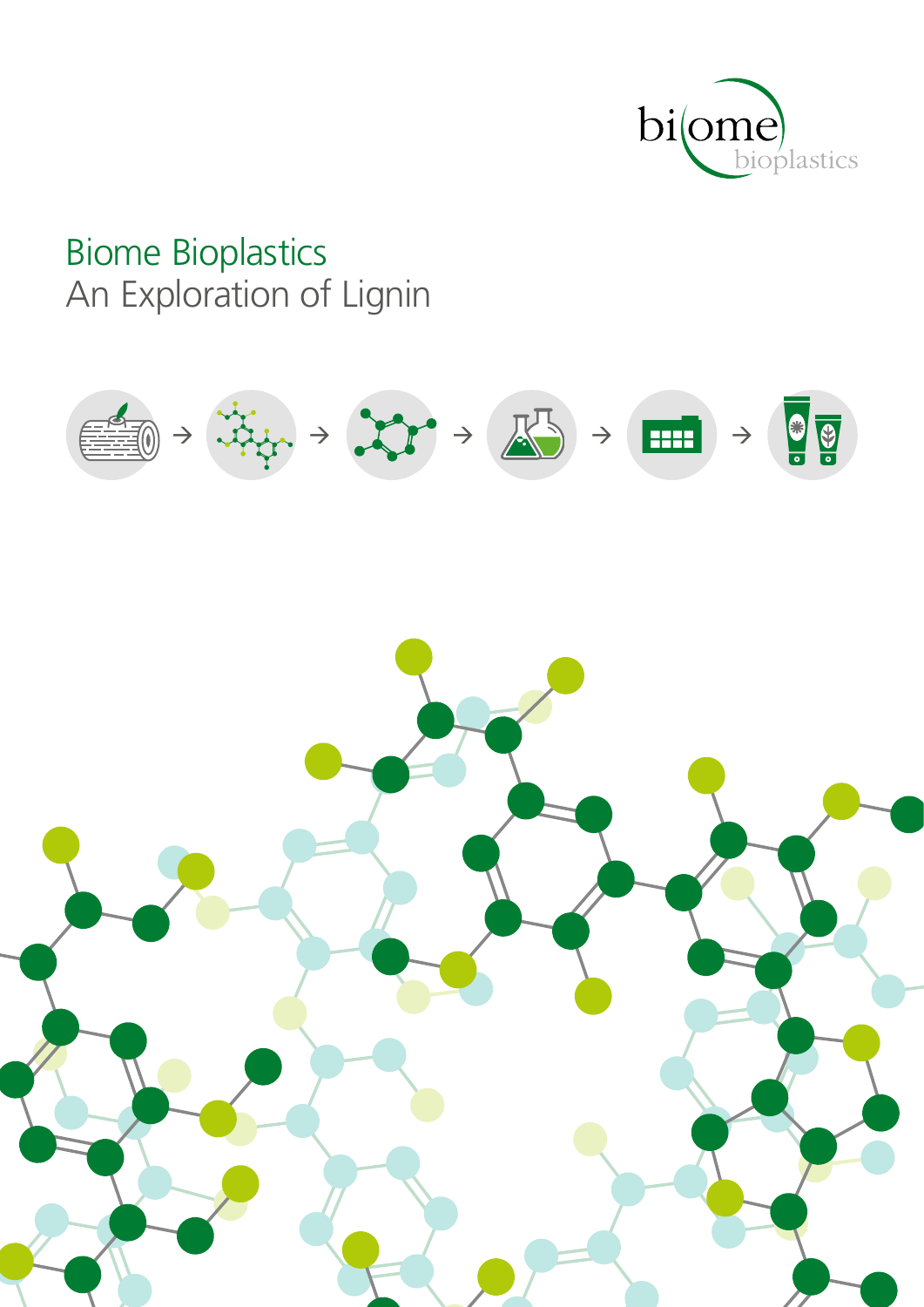## Biome Bioplastics An Exploration of Lignin

Biome Bioplastics is the UK's leading developer of intelligent, natural plastics. Our diverse product portfolio demonstrates the wide range of applications where biobased, biodegradable alternatives can replace traditional oil-based plastics.

## The Commercial Challenge

The main barriers to the widespread adoption of bioplastics are cost of production and performance. In recognition of these challenges, our commercial and development focus is on our existing high performance product ranges. These products give us access to markets where profit margins are greater and the higher cost of bioplastics is outweighed by demand for sustainability credentials and end-of-life performance.

In the longer term, it is our intention to produce bioplastics that can challenge the dominance of oil-based plastics, and ultimately replace them completely. In this ambition we recognise that our existing technology platform can take us only so far.

## Research and Development

Responding to the challenges of cost and performance will enable Biome to accelerate the adoption of innovative, natural plastics across a range of markets. In order to achieve this, we need to undertake research and development activities that tackle the intrinsic synthesis of bioplastics that currently keeps costs high and limits performance.

One such area of focus is the oil-based chemicals that are widely used in the manufacture of bioplastics to convey properties including mechanical strength, tear resistance and durability. These high performance chemicals contain aromatic rings and therefore can currently only be sourced from oil. The range of these chemicals that is suitable for bioplastics is limited and expensive. Deriving aromatic chemicals from a plentiful, natural source could significantly reduce costs, expand functionality and increase performance.

#### Aromatic chemicals in plastics

Aromatic compounds play key roles in the biochemistry of all living things. An aromatic hydrocarbon has alternating double and single bonds between carbon atoms, forming rings. Chemicals containing these rings are inherently more stable.

In the manufacture of bioplastics, aromatic chemicals are added to convey functionality including strength, flexibility and temperature resistance. Currently, these aromatic chemicals can only be sourced from oil, limiting the range of possible functions and increasing the cost of manufacture.

### What is lignin?

Lignin is a naturally occurring complex hydrocarbon. It is what makes plants 'woody', and is vital in providing structural support and protection against environmental stresses. Lignin differs from the hydrocarbons derived from sugars, starches and cellulose as it contains aromatic rings rather than long molecular chains.

After cellulose, lignin is the most abundant renewable carbon source that is readily available, with substitution potential that may extend to many products currently sourced from petrochemical substances. Lignin is a natural branched and crosslinked network polymer that lends itself to use in materials.

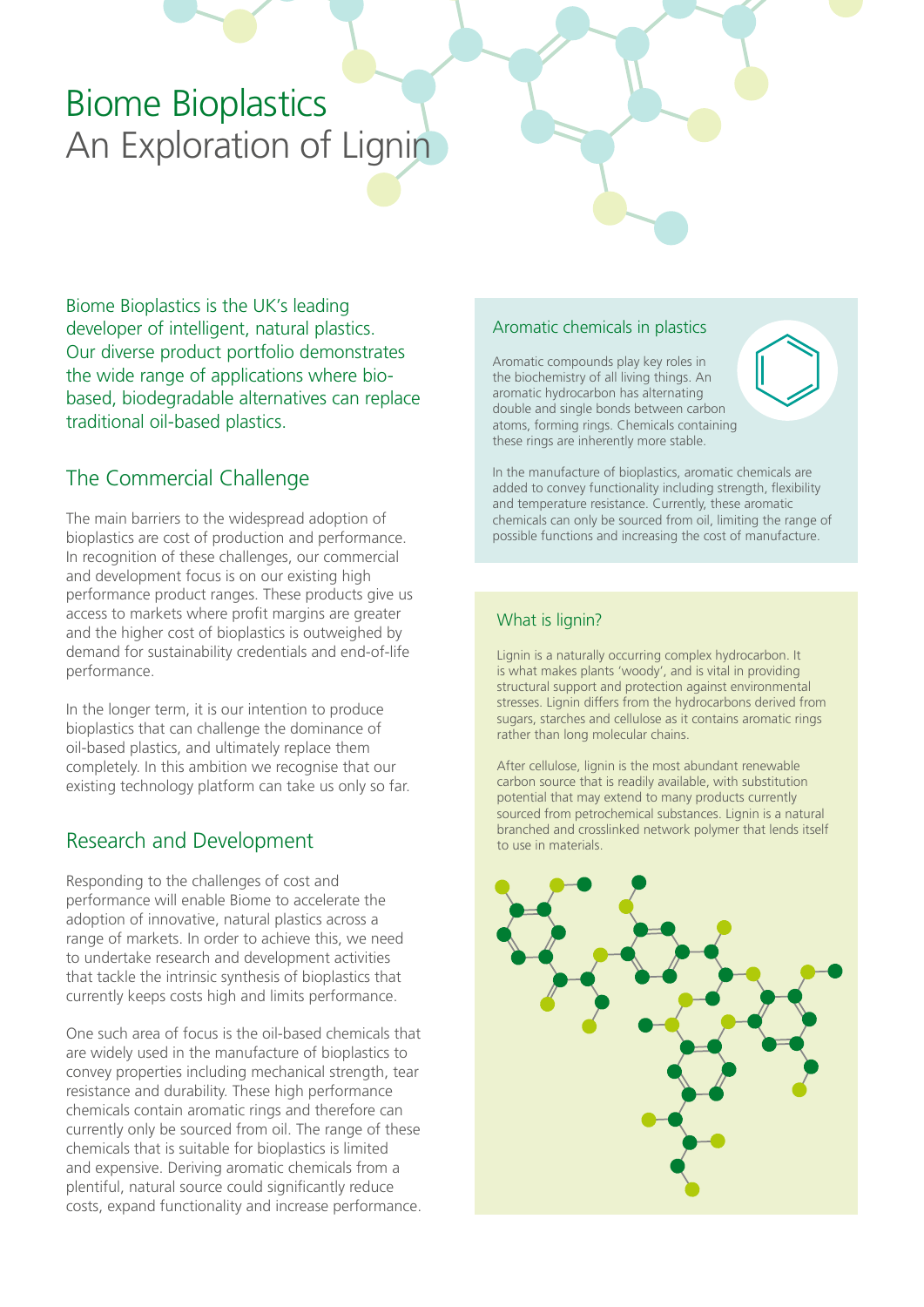## **Lignin**

One of the most likely sources of bio-based aromatic chemicals is lignin, the naturally occurring complex hydrocarbon that helps to provide structural support in plants and makes them 'woody'. Lignin is available as a waste product of the pulp and paper industry, providing an abundant feedstock. If lignin can be broken down under the right controlled conditions, and the resultant chemicals can be extracted at scale, the process could provide the foundation for a new generation of bioplastics.

To explore this concept, Biome Bioplastics has partnered with the University of Warwick's Centre for Biotechnology and Biorefining that is pioneering academic research into lignin-degrading bacteria. Led by Professor Tim Bugg, the group has already identified novel lignin-degrading bacteria and their enzymes, and studied the breakdown process these follow. In these pathways, Biome has identified the presence of aromatic feedstock chemicals that would be suitable for bioplastic production. Biome Bioplastics is now working with the Warwick team to develop methods to control the breakdown process to determine whether these chemicals can be extracted in significant quantities.

## Initial Feasibility Project

The initial focus of this work is to "isolate" an aromatic chemical from lignin to replace the oilderived equivalent currently used in the production of a polymer that conveys strength and flexibility in some of Biome's products. The production of such a bio-based polymer would reduce the cost and further enhance the sustainability of these products. The intention of this feasibility project, which is backed by a grant from the government's Technology Strategy Board (TSB), is to establish whether such chemicals might be extracted economically and at scale.

## Possibilities for the Future

Starting with the successful production of a bio-based polymer will allow us to integrate this development directly into our existing product range. Building on this work, Biome will explore the possibilities for deriving a wide selection of bio-based aromatic chemicals from lignin, further reducing cost and expanding bioplastic functionality. This work will be fundamental in moving the performance and cost balance away from conventional oil-derived polymers and will position Biome Bioplastics at the very forefront of the market for intelligent, natural plastics.



#### The pulp and paper industry

Worldwide consumption of paper has risen by 400% in the past 40 years, and today over 100 million tonnes of paper and paperboard is produced in Europe alone.

Wood and other plant materials used to make pulp contain three main structural components: cellulose fibres, which are desired for papermaking, hemicelluloses and lignin (the latter two are removed in the pulping process). As lignin makes up around 30% of wood, a large amount is produced as waste.

#### Finding an enzyme to break down lignin



Termites are notorious for their ability to eat wood. Bacteria in the termite's gut are vital in the process of breaking down the lignin in the wood.

Tim Bugg and his team at Warwick University have been studying lignin-degrading enzymes for 5 years, identifying 12 new lignin-degrading bacteria and associated enzymes.



#### Warwick Centre for Industrial Biotechnology and Biorefining

The newly opened centre is a one stop shop for academics and industrialists covering the full range of industrial biotechnology activities from plant science and genetics, through biochemistry and fermentation, to product synthesis and manufacturing.

The centre is run my Professor Tim Bugg who is leading on the lignin project with Biome Bioplastics.

#### Technology Strategy Board funding

Biome Bioplastics and the University of Warwick have secured a grant of approximately £150k from the Technology Strategy Board (TSB) to fund part of this research.



The grant was given as part of the TSB's Collaborative R&D fund, which aims to help companies tackle technical challenges by working collaboratively to create new products and services. The programme co-funds innovative projects that involve partnerships between business and academia, aimed at driving high quality academic work out of the laboratory and into commercialisation.

**Technology Strategy Board** Driving Innovation